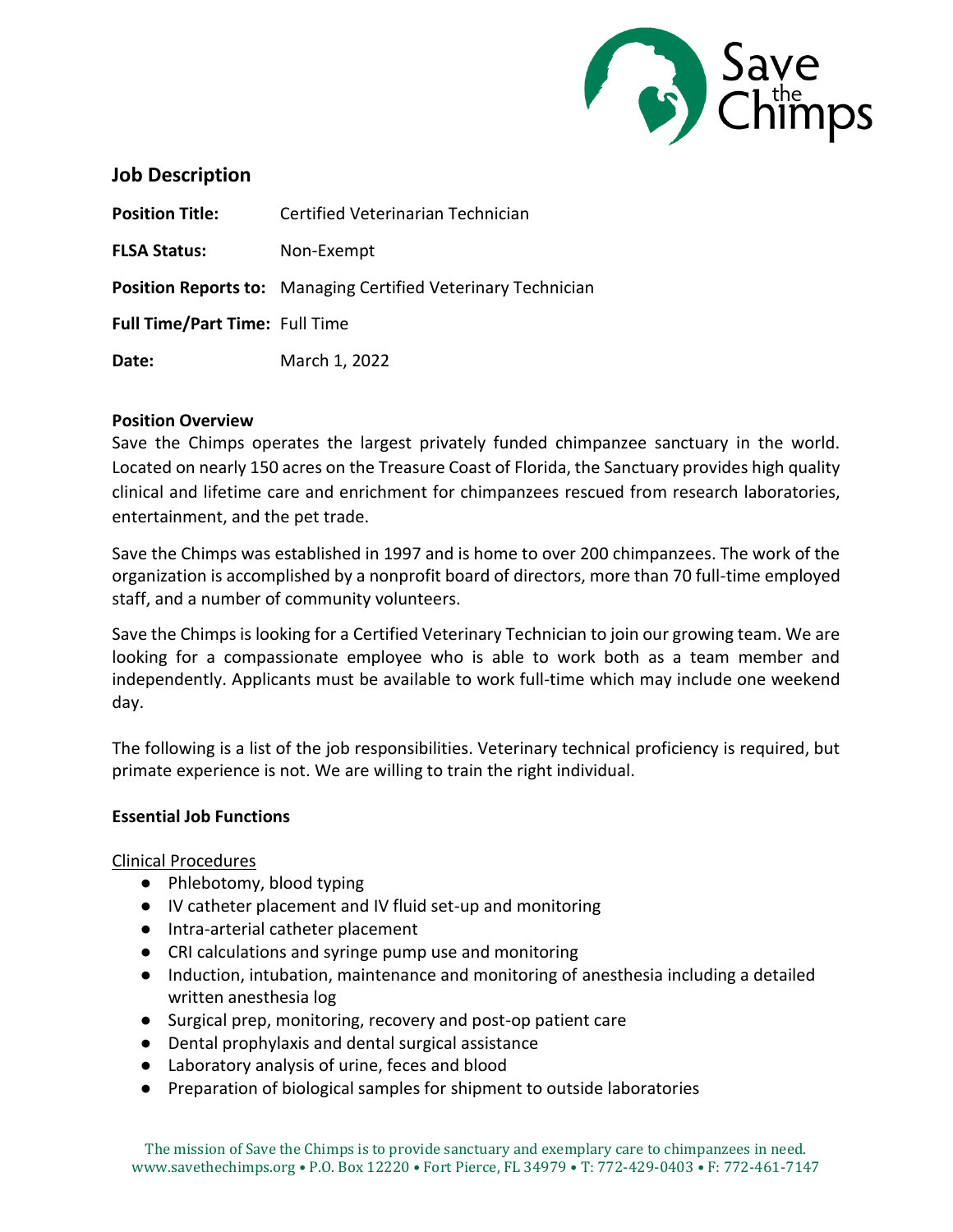

- Dose calculation, preparation and administration of injectable medications
- Perform ultrasound-guided cystocentesis
- Perform 12-channel ECG
- Perform digital radiography, including dental, as directed by veterinarians
- Hand-injection of chimpanzees
- Remote injection of chimpanzees using pole syringe or dart
- Perform first-line case evaluation, triage wounds and inform veterinarians
- Set up, clean up and assist with post-mortem examinations; document examinations with photographs and written records
- Prepare post-mortem tissues for shipment
- Prepare drug cocktail for capture immobilization under veterinary supervision
- Load and charge darts for immobilization, clean darts after use
- Serve as an adjunct member of the STAT team, under direction of the veterinarian(s)
- Score and evaluate wounds
- CEnter clinical notes into medical records
- Manage prescriptions
- Train chimps for medical procedures using operant conditioning
- Receive mortality injured or deceased wildlife; work with veterinarians to submit for any with chimpanzee contact for rabies testing

# Animal Care

- Prepare and deliver chimpanzee medications to Care Technicians
- Maintain record of individual oral medication delivery method preferences
- Assist veterinarian(s) during daily care and observations of chimpanzees.
- Assist veterinarians(s) with medical rounds
- Become knowledgeable of resident chimpanzees' histories and personalities
- Other duties as required

# Hospital Duties

- Maintain, clean and stock veterinary rooms and veterinary transport van
- Operate, calibrate and maintain all veterinary department equipment
- Maintain, clean, pack and sterilize all surgical, dental and necropsy instruments

# **Education and Work Experience**

- Associates degree from AVMA CVTEA Accredited school of Veterinary Technician required
- Florida Veterinary Technician Certification
- Proficiency in veterinary technical and hospital management skills as listed above
- VTNE or state equivalent required
- Minimum of three years of full-time clinical experience as a veterinary technician